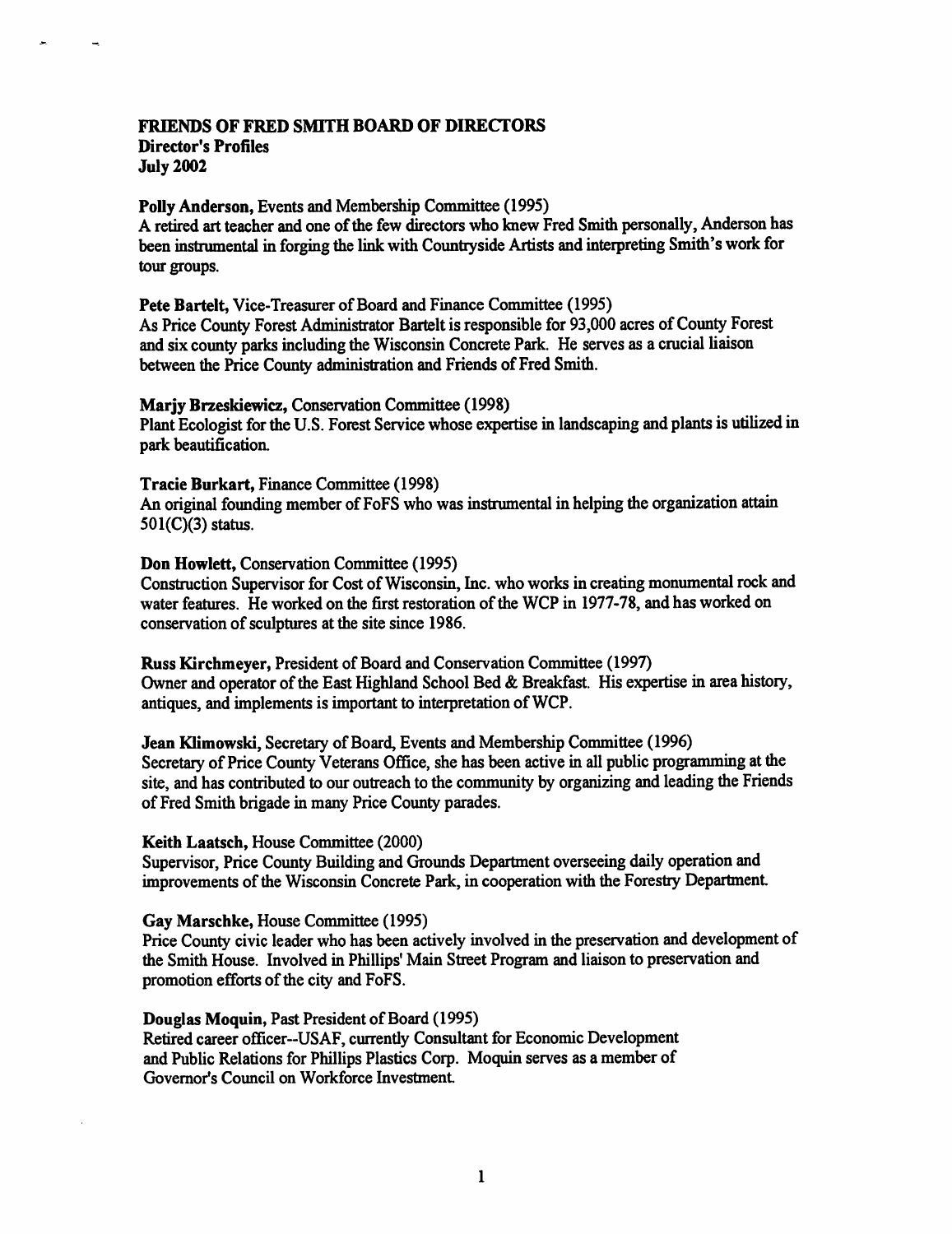## Mary Jean Peterson, Chair Finance Committee (1995)

Employed as Inventory Control Manager for Northcentral Telcom, Inc. As Chair of Finance Committee has helped formulate and cany out creative fimd raising strategies.

# Don Preisler, Price County Board Member, (2000)

Salesman for Flambeau Paper Mill who presently serves in the County Forestry Committee. Actively involved in county park purchases and development in Park Falls, Wisconsin area.

#### Rick Lukes, County Board Chairman, (2002)

 $\ddot{\phantom{1}}$ 

Price County Board Chair automatically serves on the Board of Directors. Serves as an important link to county government

#### Tony Rajer, Co-Chair Conservation Committee (1995)

Rajer is a world-renowned art conservator and a professor at the University of Wisconsin-Madison. As Co-Chair of the Conservation Committee Rajer has assisted in coordinating the conservation activities at the site.

# Doug Rasmussen, Conservation Committee (1997)

Owner and operator of the Rasmussen Service Center in Phillips. As a member of the American Legion, he has helped to forge links between area veterans groups and FoFS.

### Ruthanne Rehberg, Events and Membership Committee (2000)

Dairy farmer and owner and operator of the Totem Pole Store in Phillips. Rehberg's expertise in community activities make her a great asset in Events and Membership.

Kathy Reinhard, Vice Secretary of Board, Co-chair, Events and Membership (1995) Reinhard has served as Director of Tourism for Price County for the past seven years. She is an essential liaison between Price County Tourism and FoFS, ensuring that Price County Tourism Committee's goals are reflected in FoFS activities to promote one of the County's major tourist destinations.

#### Kirsten Scheid, Events and Membership Committee (1999)

A Northern Price County resident who has brought valuable volunteer service to FoFS workshops and parades.

#### Lisa Stone, Co-Chair, Conservation Committee (1995)

Curator, Roger Brown Study Collection of the School of the Art Institute of Chicago. Stone has served as a founding member of FoFS, preservation project coordinator at the WCP since 1987, and conservation committee chair since 1995.

#### Therese Trojak, Treasurer (1995)

With more than 40 years in banking, Troajak ensures the fiscal responsibility of FoFS and has overseen accurate accounting and organization payments. She is President of the Price County Historical Society, active in VFW Auxiliary, Phillips Czechoslovakian Community Festival, and numerous other civic activities.

#### Bob Weber, Vice President (1995)

Weber has contributed his expertise in the printing business, assisting with two editions of The Art of Fred Smith, as well as the self-guided tour brochure and other FoFS printed materials. Since 1990 Weber and his band The Northemaires have enlivened many celebrations at the Wisconsin Concrete Park.